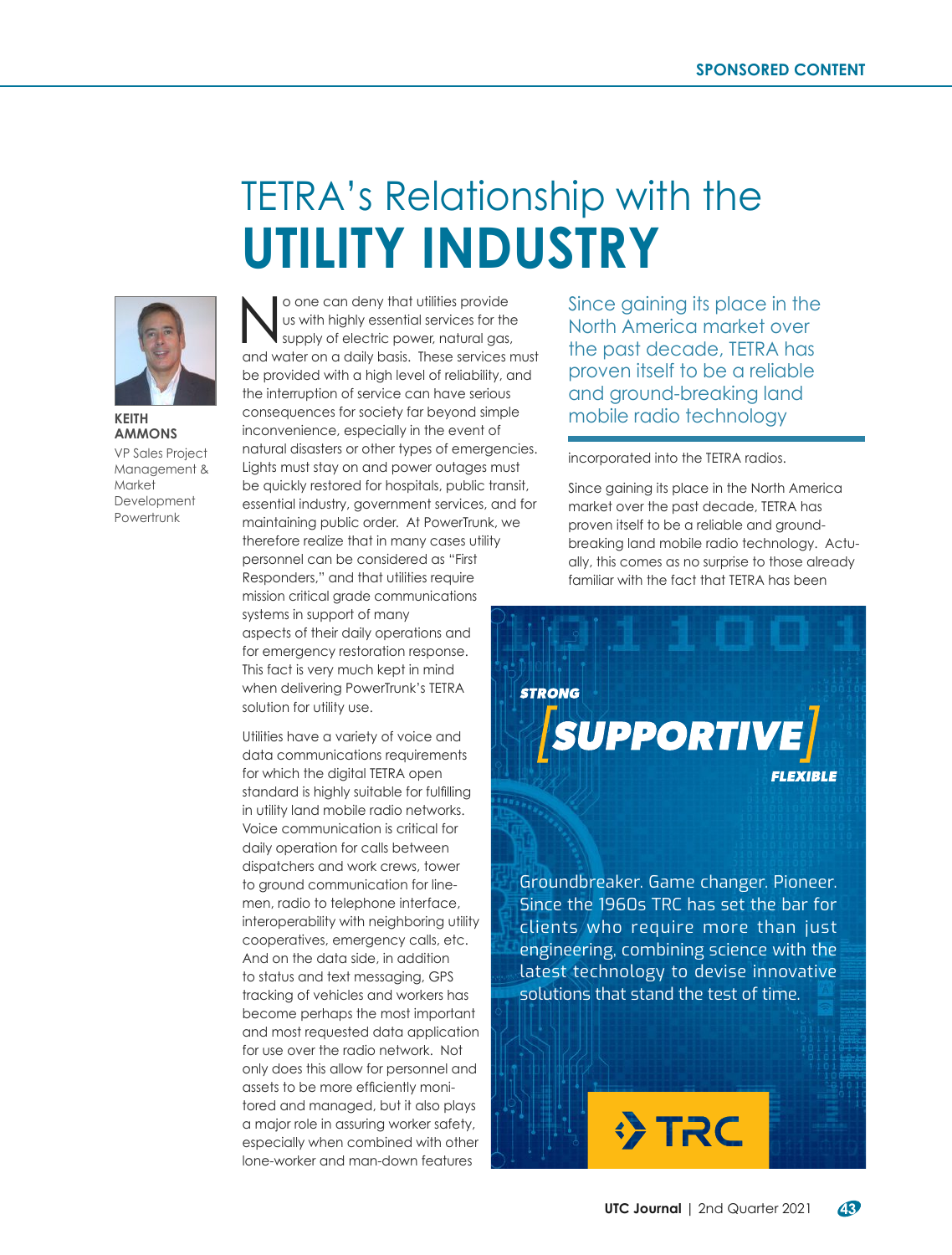widely established in Europe and throughout most of the world for around 20 years or so. It is interesting to note, however, that when TETRA did first arrive in North America, that it was for utility use. Also worth mentioning is the fact that UTC (at that time known as the Utilities Telecom Council) had a role as well in introducing the major players together.

BC Hydro in British Columbia, Canada, was the first TETRA network customer in North America. After a process of comparing various technologies including TETRA, P25, DMR, iDEN, and others, BC Hydro determined that TETRA was the solution that best met their requirements and awarded a contract in 2011 for the supply of a PowerTrunk TETRA network, which went live in 2013 and has been flawlessly in operation ever since.

At around the same time, TETRA was also gaining a foothold in the US, particularly in the public transit sector, and then a couple of years later was also adopted for utility use. In this case, Diverse Power EMC and Cobb EMC were two electric cooperatives in the state of Georgia that were independently implementing their own TETRA networks. Both companies sought open-

standard solutions that were scalable, flexible, and secure, and which provided high quality voice services as well as data transmission capability, especially for GPS tracking. The idea then occurred to the cooperatives to combine their networks together, and eventually PowerTrunk was selected to make it happen. PowerTrunk provided the core infrastructure with a high degree of redundancy and enhanced reliability needed for a mission critical emergency communications system. The cooperatives were able to share the network resources, but without compromising the security or privacy of each user.

Diverse Power took the lead in managing the overall network, and after realizing the greater potential of the system, began to invite other cooperatives throughout Georgia to join the network as well. Each group provides

resources for the common good of the network for their area, such as tower sites, fiber connectivity, and other facilities, etc. In return, each cooperative receives the benefits of a modern radio system with advanced voice and data features, extensive coverage and capacity, and fully redundant connectivity, but without significant cost. The Georgia shared TETRA network continues to grow and currently provides coverage of over two-thirds of the state.

Diverse Power furthermore developed a mobile network operator model such that excess capacity is also leased to certain other non-EMC users including a county sheriff department, local police, 11 fire departments, emergency medical services (EMS) and hospitals, a county water system, and a 911 call center. This speaks volumes for and clearly demonstrates the mission critical capabilities of the PowerTrunk TETRA system.

Each partner of the network has their own virtual network for daily operations as if it were a private system, but groups can be set up with other members in other areas when needed. The full capabilities of the Georgia TETRA network truly come to light, however, in disaster response